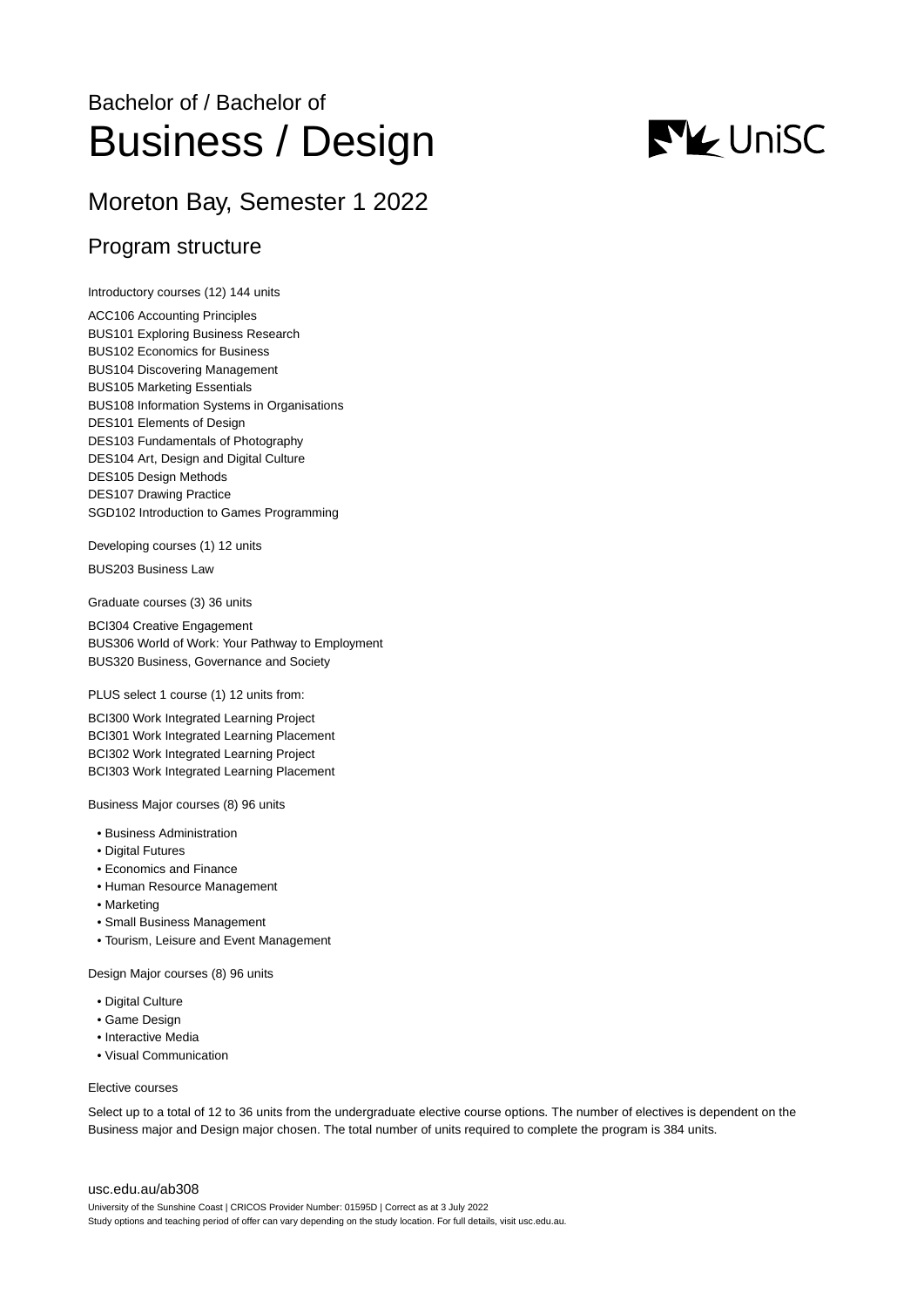Note: Program structures are subject to change. Not all USC courses are available on every USC campus.

## Total units: 384

## Study sequence

#### Year 1

#### Semester 1

| <b>COURSE</b>                            | SEMESTER OF OFFER<br>(MORETON BAY) | <b>UNITS</b> | <b>REQUISITES</b> |
|------------------------------------------|------------------------------------|--------------|-------------------|
| <b>BUS104 Discovering Management</b>     | • Semester 1                       | 12           |                   |
| <b>DES101 Elements of Design</b>         | • Semester 1                       | 12           |                   |
| DES103 Fundamentals of Photography       | • Semester 1                       | 12           |                   |
| SGD102 Introduction to Games Programming | • Semester 1                       | 12           |                   |

#### Semester 2

| <b>COURSE</b>                             | SEMESTER OF OFFER<br>(MORETON BAY) | <b>UNITS</b> | <b>REQUISITES</b>      |
|-------------------------------------------|------------------------------------|--------------|------------------------|
| <b>ACC106 Accounting Principles</b>       | • Semester 1, Semester 2           | 12           | Anti:<br><b>BUS106</b> |
| <b>BUS101 Exploring Business Research</b> | • Semester 2                       | 12           |                        |
| <b>BUS105 Marketing Essentials</b>        | • Semester 1, Semester 2           | 12           |                        |
| DES104 Art, Design and Digital Culture    | • Semester 2                       | 12           |                        |

#### Year 2

#### Semester 1

| <b>COURSE</b>                        | SEMESTER OF OFFER<br>(MORETON BAY) | <b>UNITS</b> | <b>REQUISITES</b>      |
|--------------------------------------|------------------------------------|--------------|------------------------|
| <b>BUS102 Economics for Business</b> | • Semester 1                       | 12           |                        |
| <b>DES107 Drawing Practice</b>       | • Semester 1                       | 12           | Anti:<br><b>FSH101</b> |

#### PLUS select 2 courses from your chosen Business major, Design major or minor OR the undergraduate elective course options.

#### Semester 2

| <b>DES105 Design Methods</b>                | • Semester 2                       | 12           |                        |
|---------------------------------------------|------------------------------------|--------------|------------------------|
| BUS108 Information Systems in Organisations | • Semester 2                       | 12           | Anti:<br><b>ACC108</b> |
| <b>COURSE</b>                               | SEMESTER OF OFFER<br>(MORETON BAY) | <b>UNITS</b> | <b>REQUISITES</b>      |

#### [usc.edu.au/ab308](https://www.usc.edu.au/ab308)

University of the Sunshine Coast | CRICOS Provider Number: 01595D | Correct as at 3 July 2022

Study options and teaching period of offer can vary depending on the study location. For full details, visit usc.edu.au.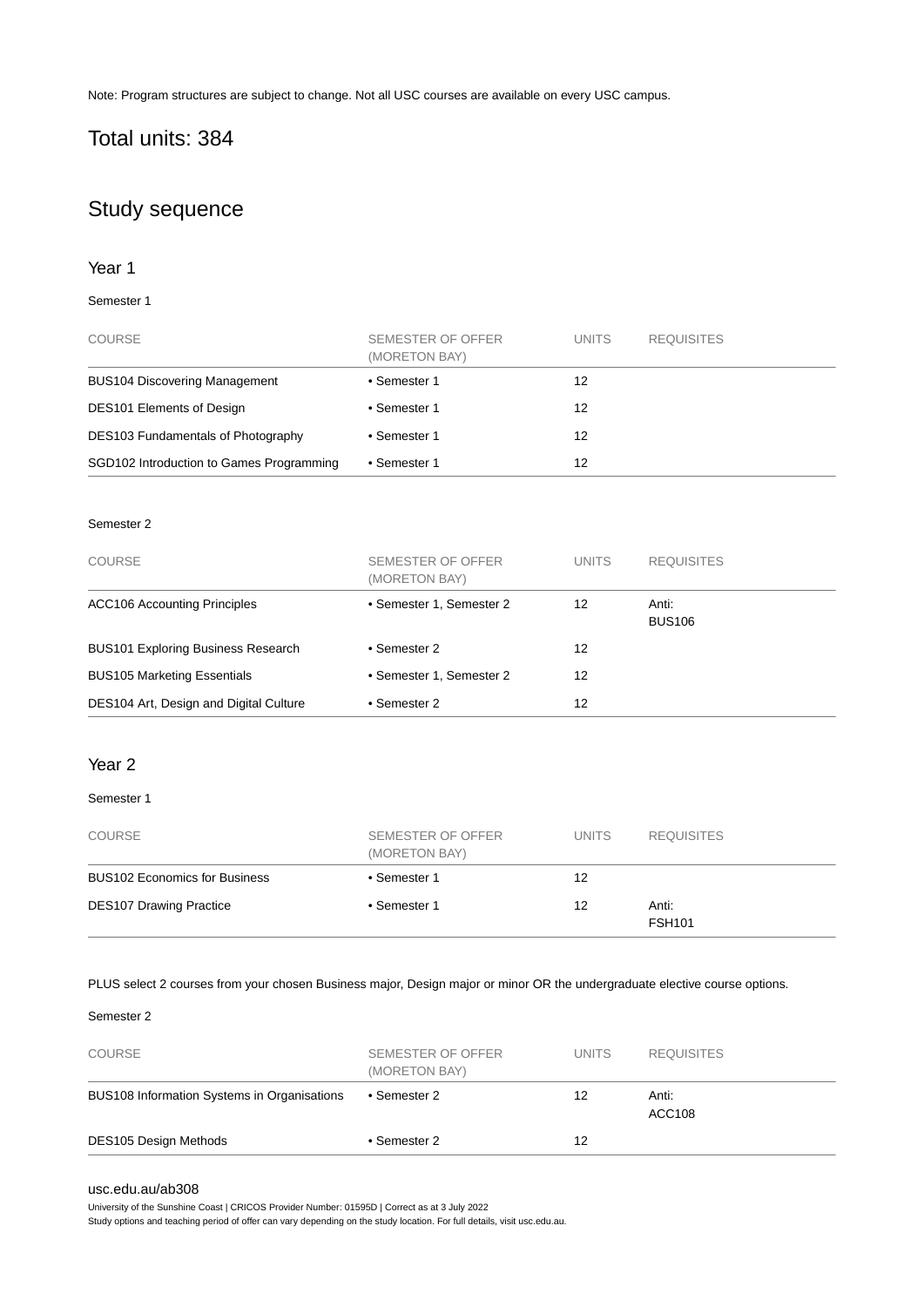PLUS select 2 courses from your chosen Business major, Design major or minor OR the undergraduate elective course options.

#### Year 3

#### Semester 1

| BUS103 or LAW101 or LAW102 |
|----------------------------|
|                            |
| or LAW201 or LAW202 or     |

#### PLUS select 2 courses from your chosen Business major, Design major or minor OR the undergraduate elective course options.

#### Semester 2

| <b>COURSE</b>                                       | SEMESTER OF OFFER<br>(MORETON BAY) | UNITS. | <b>REQUISITES</b> |  |
|-----------------------------------------------------|------------------------------------|--------|-------------------|--|
| BUS306 World of Work: Your Pathway to<br>Employment | • Semester 1, Semester 2           | 12     |                   |  |

PLUS select 3 courses from your chosen Business major, Design major or minor OR the undergraduate elective course options.

#### Year 4

#### Semester 1

Select 1 course from:

| <b>COURSE</b>                             | <b>SEMESTER OF OFFER</b><br>(MORETON BAY) | <b>UNITS</b> | <b>REQUISITES</b>                                                                                                                                                                                                     |
|-------------------------------------------|-------------------------------------------|--------------|-----------------------------------------------------------------------------------------------------------------------------------------------------------------------------------------------------------------------|
| BCI300 Work Integrated Learning Project   | • Semester 1, Semester 2                  | 12           | Pre:<br>Course Coordinator Consent.<br>Completion of 192 units in your<br>degree. At least 6 courses in<br>your major where applicable.<br><b>GPA</b> restriction for students<br>enrolled in the Research<br>stream. |
|                                           |                                           |              | Anti:<br>CMN311, CMN312, CMN313,<br>CMN316 or ENT311                                                                                                                                                                  |
| BCI301 Work Integrated Learning Placement | • Session 8, Semester 1, Semester<br>2    | -12          | Pre:<br><b>Course Coordinator Consent</b><br>Required and Successful<br>completion of 192 units                                                                                                                       |
|                                           |                                           |              | Anti:<br>BUS331, CMN312, CMN313,<br>CMN316, ENT311                                                                                                                                                                    |
| BCI302 Work Integrated Learning Project   | • Semester 1, Semester 2                  | 12           | Pre:<br><b>Course Coordinator Consent</b><br>Required. Completion of 192                                                                                                                                              |

[usc.edu.au/ab308](https://www.usc.edu.au/ab308)

University of the Sunshine Coast | CRICOS Provider Number: 01595D | Correct as at 3 July 2022

Study options and teaching period of offer can vary depending on the study location. For full details, visit usc.edu.au.